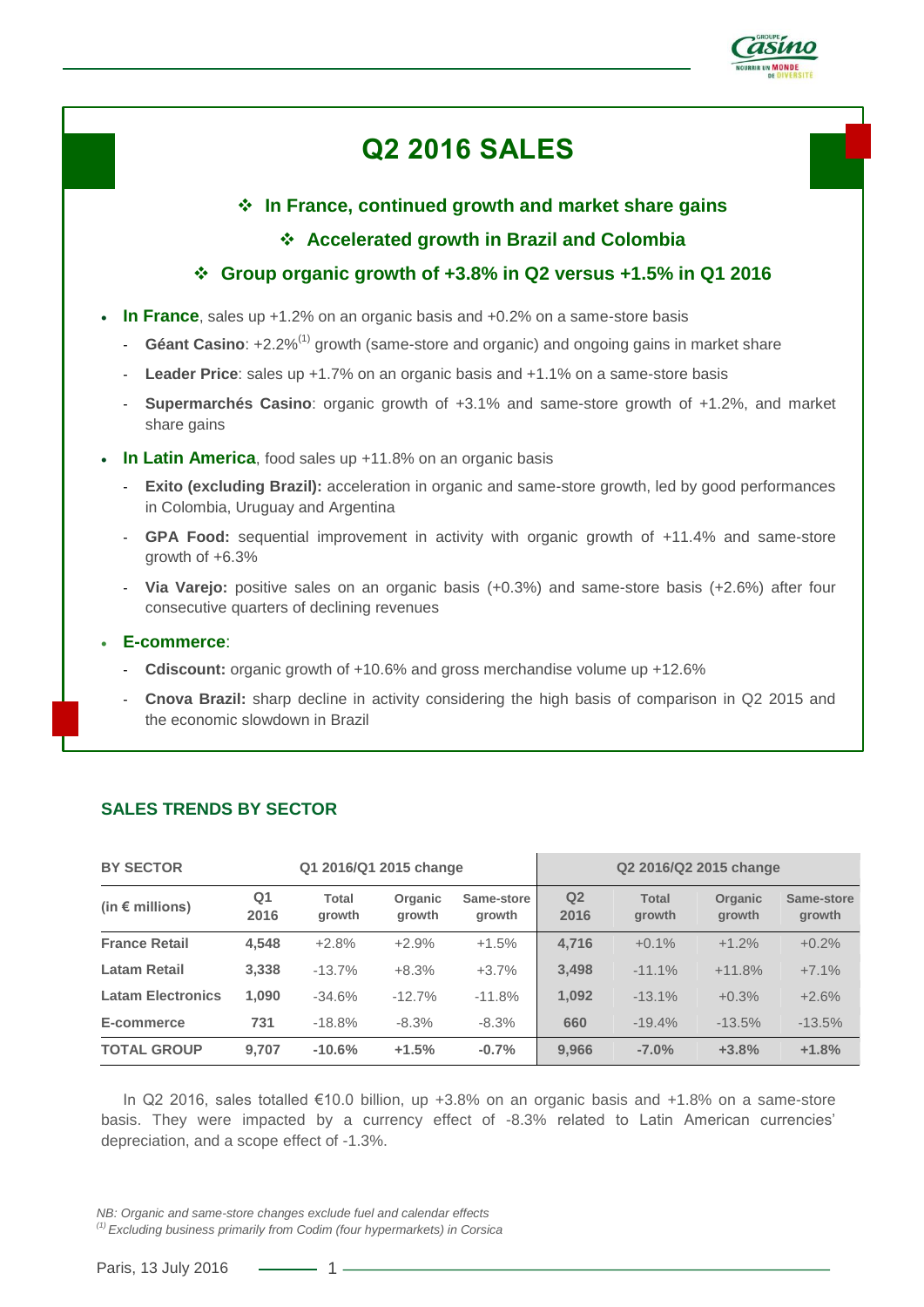

# **France Retail**

|                                         | Q1 2016/Q1 2015 change |                        |                   |                      | Q2 2016/Q2 2015 change |                        |                   |                      |
|-----------------------------------------|------------------------|------------------------|-------------------|----------------------|------------------------|------------------------|-------------------|----------------------|
| <b>BY BANNER</b>                        | Q <sub>1</sub><br>2016 | <b>Total</b><br>growth | Organic<br>growth | Same-store<br>growth | Q <sub>2</sub><br>2016 | <b>Total</b><br>growth | Organic<br>growth | Same-store<br>growth |
| Hypermarkets <sup>(1)</sup>             | 1,083                  | $+2.9%$                | $+3.8%$           | $+3.8%$              | 1,153                  | $-0.2%$                | $+2.5%$           | $+2.2%$              |
| of which Géant Casino                   | 1,022                  | $+2.9%$                | $+4.0%$           | $+4.0%$              | 1,081                  | $-0.6%$                | $+2.2%$           | $+2.2%$              |
| <b>Leader Price</b>                     | 632                    | $+6.2%$                | $+7.2%$           | $+4.5%$              | 641                    | $-3.2%$                | $+1.7%$           | $+1.1%$              |
| <b>Monoprix</b>                         | 1,050                  | $+3.3%$                | $+2.3%$           | $-0.4%$              | 1,055                  | $+2.4%$                | $+0.7%$           | $-2.1%$              |
| <b>Supermarchés Casino</b>              | 753                    | $+1.6%$                | $+1.9%$           | $+0.2%$              | 816                    | $+1.9%$                | $+3.1%$           | $+1.2%$              |
| <b>Franprix</b>                         | 403                    | $-3.5%$                | $-2.9%$           | $+0.1%$              | 411                    | $-3.2%$                | $-2.8%$           | $-0.6%$              |
| <b>Convenience &amp;</b><br>Other $(2)$ | 628                    | $+4.2%$                | $+3.9%$           | $+1.1%$              | 639                    | $+0.6%$                | $+0.5%$           | $-1.1%$              |
| o/w Convenience                         | 342                    | $+4.9%$                | $+4.2%$           | $+2.3%$              | 349                    | $-0.6%$                | $-1.4%$           | $-3.3%$              |
| <b>FRANCE RETAIL</b>                    | 4,548                  | $+2.8%$                | $+2.9%$           | $+1.5%$              | 4,716                  | $+0.1%$                | $+1.2%$           | $+0.2%$              |

In France, the quarter was marked by unfavourable weather and a sharp decline in tourism in the North, as well as by social unrest. Total sales of €4,716 million were up +1.2% on an organic basis and +0.2% on a same-store basis in Q2 2016. Market share in France rose +0.1pt over the last Kantar P06 period.

 At **Géant Casino**, sales continued to progress with a +2.2% same-store growth, after two years of growth in a row (+1.1% in Q2 2014 and +2.0% in Q2 2015). Customer traffic grew by +2.1% over the last year and by +6.2% over two years. Non-food sales were up +2.7%. The banner continued to gain market share: +0.1 pt over the last Kantar P06 period.

 **Leader Price** posted sales up +1.7% on an organic basis and +1.1% on a same-store basis. Samestore data does not include the sales generated by franchised stores. The franchise network is developing rapidly, with half of the network operating as franchises as at end of Q2 2016, versus 22% as at end of June 2015.

 **Monoprix** saw sales rise by +2.4% overall and by +0.7% in organic terms. Expansion was dynamic, with 24 new stores opened during the quarter. Non-food sales on a same-store basis were impacted by unfavourable weather conditions and the decline in tourist activity in Paris.

 Same-store sales at **Supermarchés Casino** increased by +1.2%. Traffic continued to improve (+1.9% on Q2 2016) thanks to the commercial actions implemented. Organic growth (+3.1%) was boosted by the opening of 5 new integrated stores and the affiliation of 6 new franchises since Q3 2015. The banner saw its market share widen by +0.1pt over the last Kantar P06 period.

 Organic sales at **Franprix** improved sequentially compared with Q1 2016, but were still affected by the disposal of stores requested by the French Competition Authority and transfers to other banners and franchises. As of 30 June 2016, the Mandarine concept had been rolled out to 377 stores, i.e. 44% of the network. These stores enjoyed strong growth on a same-store basis. The transformation into the new concept is continuing.

 Same-store figures for **Convenience** now include a majority of Leader Price Express stores open for more than one year. The franchised store network maintained its sales performance at a satisfactory level during the quarter.

*(1) Including Géant Casino and business primarily from the four Codim stores in Corsica*

*(2) Other: mainly Vindémia and Cafeterias*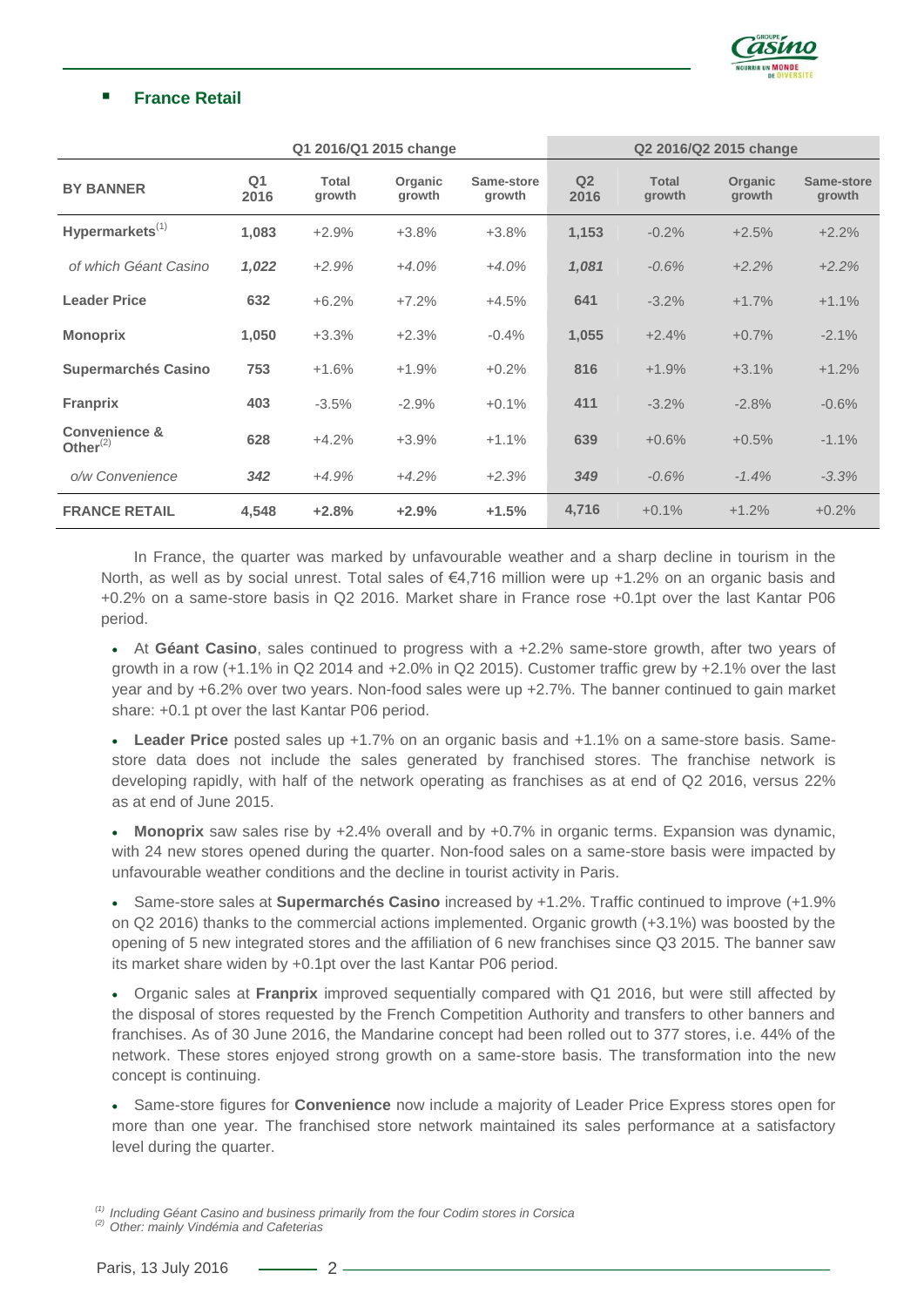

### **Latam Retail**

Food sales in Latin America improved significantly on the previous quarter, by +11.8% on an organic basis and +7.1% on a same-store basis (versus +8.3% and +3.7% respectively in Q1 2016).

 Growth at **Exito Group** (excluding the effect of consolidating GPA's sales) continued to accelerate in Q2 2016, thanks to the good performances in Colombia, Uruguay and Argentina as a result of good commercial momentum.

 Food sales in Brazil (**GPA Food**) improved, with growth of +11.4% on an organic basis and +6.3% on a same-store basis (versus +7.8% and +2.2% respectively in Q1 2016).

- Assaí continued to enjoy very good performances, with sales up  $+37.6\%$  on an organic basis, driven by same-store sales and very dynamic expansion.
- Multivarejo posted positive sales in both organic and same-store terms, thanks to the performances delivered by Pão de Açúcar and the convenience formats, as well as the improvement in food sales at Extra, driven by the first effects of the revamped sales policy.

*GPA provided a detailed report on its Q2 sales on 12 July 2016.*

#### **Latam Electronics**

Sales at **Via Varejo** were positive on both an organic (+0.3%) and a same-store (+2.6%) basis, marking a significant improvement on Q1 2016 thanks to implemented action plans. The banner continues its market share gains by category as well as on the market overall, thus regaining its 2013 levels of market share.

*Via Varejo provided a detailed report on its Q2 sales on 12 July 2016.*

Total sales in **Latin America** were impacted by a strong negative currency effect.

#### **E-commerce**

**Cnova's** gross merchandise volume (GMV) totalled €1,035m, down -3.4% at constant exchange rates. Traffic was up +16.6% for the quarter.

In France, Cdiscount's GMV rose +12.6%, with sales up +10.6% on an organic basis. Growth in the marketplaces remains high and their share of GMV reached 32.4% in Q2 2016, representing a +421 bp improvement on the same period last year.

Cnova Brazil reported a sharp contraction in its business considering the high basis of comparison in Q2 2015 and the economic slowdown in Brazil. The marketplace's share amounted to 16.6%, a +774pb increase.

*Cnova provided a detailed report on its Q2 sales on 12 July 2016.*

| <b>E-COMMERCE (CNOVA)</b>                     | Q <sub>2</sub> 2015 | Q2 2016 | <b>Total</b><br>growth | Growth<br>at constant<br>exchange rates |
|-----------------------------------------------|---------------------|---------|------------------------|-----------------------------------------|
| $GMV^{(1)}$ including tax                     | 1,138               | 1,035   | $-9.0%$                | $-3.4%$                                 |
| <b>Traffic (visits in millions)</b>           | 380                 | 444     | $+16.6%$               |                                         |
| Active customers <sup>(2)</sup> (in millions) | 14.7                | 14.3    | $-2.6%$                |                                         |
| Units sold (in millions)                      | 14.6                | 15.6    | $+6.5%$                |                                         |

**\*\*\***

*(1) GMV (gross merchandise volume): business volume including tax, figures provided by the subsidiary*

*(2) Active customers at 30 June who made at least one purchase on our websites in the last 12 months*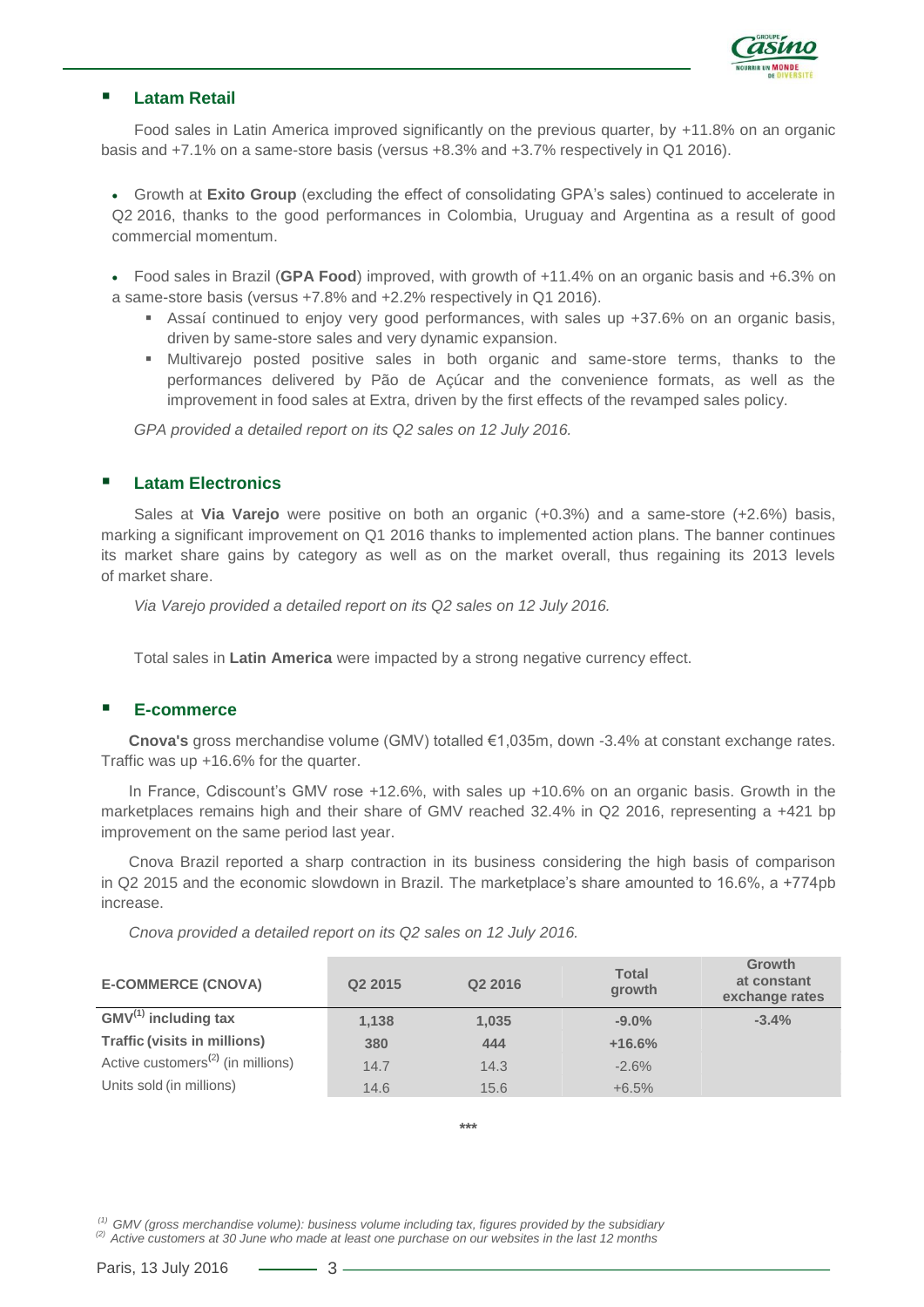

# **APPENDICES**

# **Details and sales trends in Q2 2016**

Organic growth corresponds to growth at constant scope of consolidation and exchange rates, excluding fuel and calendar effects, unless otherwise mentioned.

#### **Main changes in the scope of consolidation**

- Full consolidation of Disco at 1 January 2015
- **Restatement of operations in Asia**

#### **Exchange rates**

| <b>AVERAGE EXCHANGE RATES</b> | Q <sub>2</sub> 2015 | Q <sub>2</sub> 2016 | <b>Currency effect</b> |
|-------------------------------|---------------------|---------------------|------------------------|
| Argentina (EUR/ARS)           | 9.8982              | 16.0503             | $-38.3%$               |
| Uruguay (EUR/UYP)             | 29.3754             | 35.2420             | $-16.6%$               |
| Colombia (EUR/COP) (x 1,000)  | 2.7623              | 3.3799              | $-18.3%$               |
| Brazil (EUR/BRL)              | 3.3981              | 3.9631              | $-14.3%$               |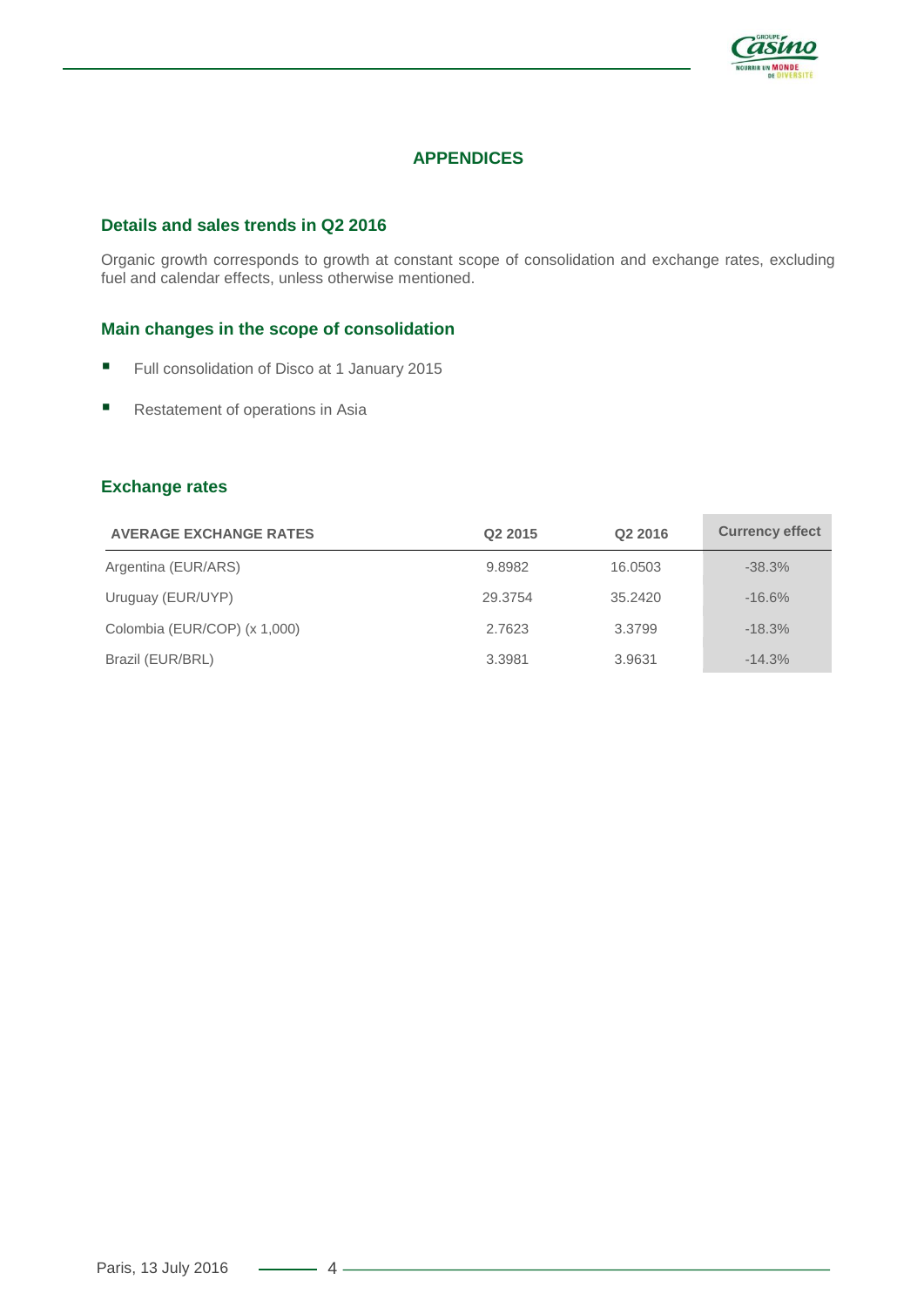

# **Period-end store network**

| <b>FRANCE</b>                              |        | 31 Dec. 2015 31 March 2016 | 30 June 2016 |
|--------------------------------------------|--------|----------------------------|--------------|
| <b>Géant Casino Hypermarkets</b>           | 128    | 129                        | 130          |
| o/w French Affiliates                      |        |                            |              |
| <b>International Affiliates</b>            | 11     | 12                         | 13           |
| <b>Casino Supermarkets</b>                 | 441    | 445                        | 444          |
| o/w French Franchised Affiliates           | 60     | 64                         | 64           |
| <b>International Franchised Affiliates</b> | 33     | 33                         | 32           |
| <b>Monoprix</b>                            | 698    | 709                        | 732          |
| o/w Franchises/Affiliates                  | 197    | 200                        | 195          |
| Naturalia                                  | 126    | 133                        | 136          |
| Naturalia franchises                       | 3      | Δ                          | 5            |
| <b>Franprix</b>                            | 867    | 851                        | 853          |
| o/w Franchises                             | 350    | 366                        | 370          |
| <b>Leader Price</b>                        | 810    | 790                        | 788          |
| o/w Franchises                             | 263    | 339                        | 402          |
| <b>Total Supermarkets and Discount</b>     | 2,816  | 2,795                      | 2,817        |
| <b>Convenience</b>                         | 6.916  | 6.899                      | 6.864        |
| Other businesses (Cafeterias, Drive, etc.) | 621    | 646                        | 653          |
| <b>Indian Ocean</b>                        | 146    | 149                        | 161          |
| <b>TOTAL France</b>                        | 10,627 | 10,618                     | 10,625       |

| <b>INTERNATIONAL</b>                                | 31 Dec. 2015 | 31 March 2016 | 30 June 2016   |
|-----------------------------------------------------|--------------|---------------|----------------|
| <b>ARGENTINA</b>                                    | 27           | 27            | 27             |
| Libertad Hypermarkets                               | 15           | 15            | 15             |
| Mini Libertad mini-supermarkets                     | 12           | 12            | 12             |
| <b>URUGUAY</b>                                      | 65           | 66            | 69             |
| Géant Hypermarkets                                  | 2            | 2             | $\overline{2}$ |
| <b>Disco Supermarkets</b>                           | 29           | 29            | 29             |
| Devoto Supermarkets                                 | 24           | 24            | 24             |
| Devoto Express mini-supermarkets                    | 10           | 11            | 14             |
| <b>BRAZIL</b>                                       | 2,181        | 2,126         | 2,113          |
| <b>Extra Hypermarkets</b>                           | 137          | 137           | 135            |
| Pao de Açúcar Supermarkets                          | 185          | 185           | 184            |
| <b>Extra Supermarkets</b>                           | 199          | 194           | 194            |
| Assaí (discount)                                    | 95           | 96            | 97             |
| Mini Mercado Extra mini-supermarkets                | 311          | 301           | 297            |
| Casas Bahia                                         | 760          | 745           | 750            |
| Ponto Frio                                          | 254          | 233           | 225            |
| <b>Drugstores</b>                                   | 157          | 157           | 155            |
| + Service stations                                  | 83           | 78            | 76             |
| <b>COLOMBIA</b>                                     | 1,668        | 1,632         | 1,695          |
| Exito Hypermarkets                                  | 85           | 85            | 86             |
| Exito and Carulla Supermarkets                      | 163          | 163           | 163            |
| <b>Super Inter Supermarkets</b>                     | 58           | 58            | 58             |
| Surtimax (discount)                                 | 1,248        | 1,214         | 1,283          |
| o/w "Aliados"                                       | 1,095        | 1,062         | 1,132          |
| Exito Express and Carulla Express mini-supermarkets | 113          | 111           | 104            |
| Other                                               | 1            |               |                |
| <b>TOTAL International</b>                          | 3,941        | 3,851         | 3 9 0 4        |